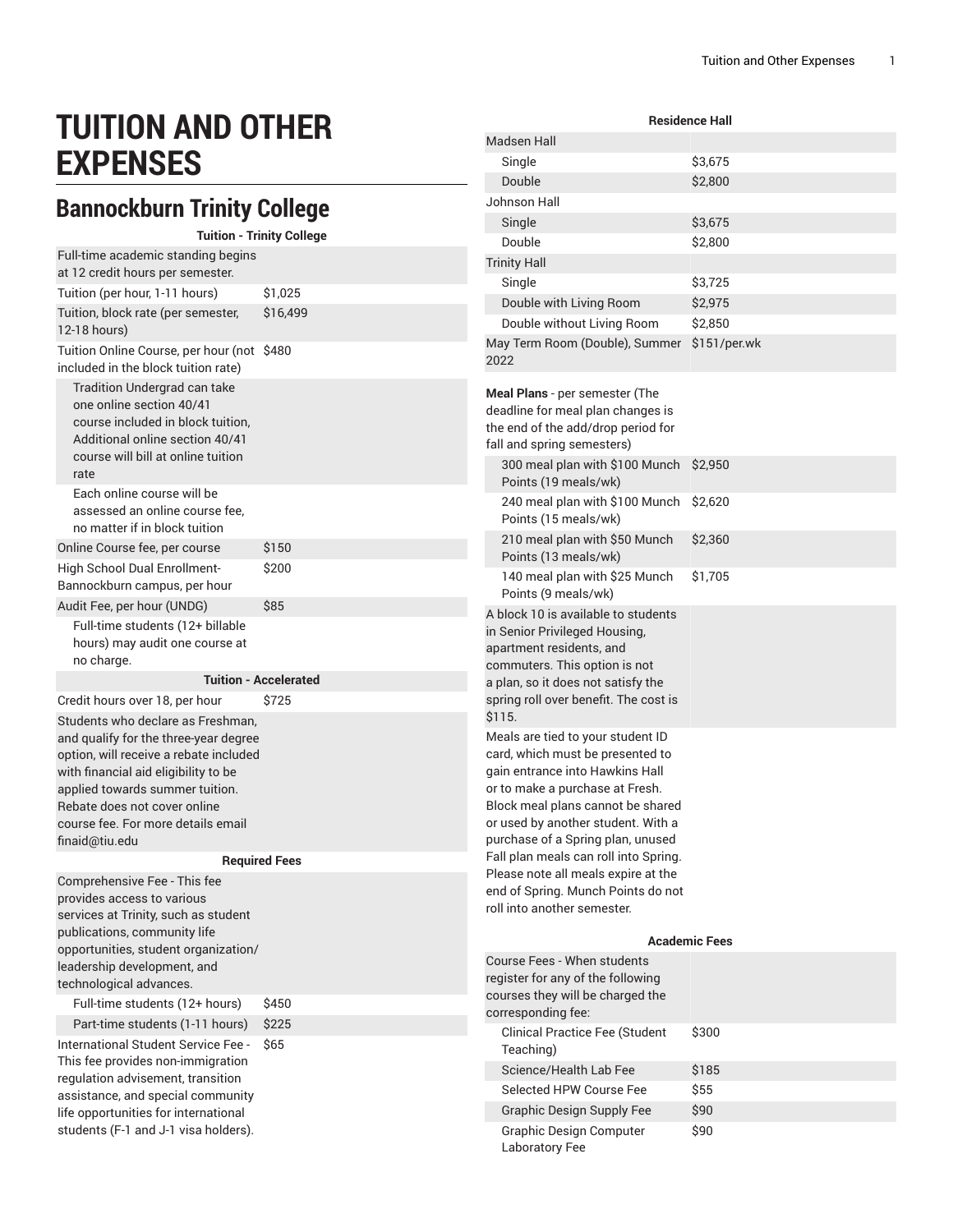| Math Computer Fee                                                | \$55  |                                                                             | <b>Other Fees</b> |
|------------------------------------------------------------------|-------|-----------------------------------------------------------------------------|-------------------|
| Music Fees:                                                      |       | <b>Enrollment Deposit - Deposit is</b>                                      | \$125             |
| Private Music Lessons -<br>nonrefundable after the first lesson. |       | applied to a student account during<br>the first semester of enrollment.    |                   |
| Half-hour lesson (1 credit hour)                                 | \$440 | Deposits are fully refundable if<br>Admissions receives notification        |                   |
| One-hour Lesson (2 credit hours) \$880                           |       | of cancellation by May 1st (Fall                                            |                   |
| Jury/Recital Fees                                                |       | semester) and December 1st                                                  |                   |
| Jury (except in MUZ 170 and<br><b>MUZ 172)</b>                   | \$27  | (Spring semester). The deposit is<br>only good for the academic year for    |                   |
| <b>Half Recital</b>                                              | \$80  | which originally submitted and will                                         |                   |
| <b>Full Recital</b>                                              | \$105 | be forfeited if applicants postpone                                         |                   |
| Voice & Piano Class - MUZ 160,                                   | \$220 | to the following academic year.                                             |                   |
| MUZ 161, MUZ 162, MUZ 261, and<br><b>MUZ 262</b>                 |       | New Student Orientation - A one-<br>\$135<br>time fee is charged to all new |                   |
| Music Instrument Rental Fee, per                                 | \$25  | students to cover expenses of                                               |                   |
| semester                                                         |       | mailings, printing, and events that<br>introduce students to the college    |                   |
| Instrumental Techniques Course                                   | \$55  | and the area, regardless of NSO                                             |                   |
| Fee - MUE 345, MUE 346, MUE 347,                                 |       | participation.                                                              |                   |
| and MUE 348                                                      |       | <b>Athletic Apparel &amp; Transportation</b>                                | \$300/sport       |
|                                                                  |       | Fee - A fee is charged once per year                                        |                   |
|                                                                  |       | to all student athletes.                                                    |                   |
|                                                                  |       | Credit by Exam Fee, per hour -<br>For each course in which a credit         | \$30              |
|                                                                  |       | examination is administered, a                                              |                   |
|                                                                  |       | charge will be made in lieu of                                              |                   |
|                                                                  |       | tuition. Payment must be made in                                            |                   |
|                                                                  |       | advance of exam.                                                            |                   |
|                                                                  |       | <b>Education Clinical Practice Fee -</b>                                    | \$300             |
|                                                                  |       | Required test fee for licensure in<br>Illinois. Charged in the semester of  |                   |
|                                                                  |       | student teaching.                                                           |                   |
|                                                                  |       | Transcripts - All transcripts are                                           | \$8/ea.           |
|                                                                  |       | sent electronically or via U.S. mail.                                       |                   |
|                                                                  |       | If other service is requested (e.g.                                         |                   |
|                                                                  |       | FedEx) there will be an additional                                          |                   |
|                                                                  |       | charge. For more information:<br>http://www.tiu.edu/transcripts             |                   |
|                                                                  |       | (http://www.tiu.edu/transcripts/)/.                                         |                   |
|                                                                  |       | <b>Vehicle Registration - Students</b>                                      |                   |
|                                                                  |       | need to register their vehicles with                                        |                   |
|                                                                  |       | Campus Security, there is no charge<br>for vehicle registration or campus   |                   |
|                                                                  |       | parking. Not displaying permit will                                         |                   |
|                                                                  |       | result in fines.                                                            |                   |
|                                                                  |       | <b>Prior Learning Assessment Fee</b>                                        |                   |
|                                                                  |       | Per credits petitioned                                                      |                   |
|                                                                  |       | 1-4 credit hours \$235 5-9 credit<br>hours \$390 10+ credits \$575          |                   |
|                                                                  |       |                                                                             |                   |

The university reserves the right to modify all financial policies without notice.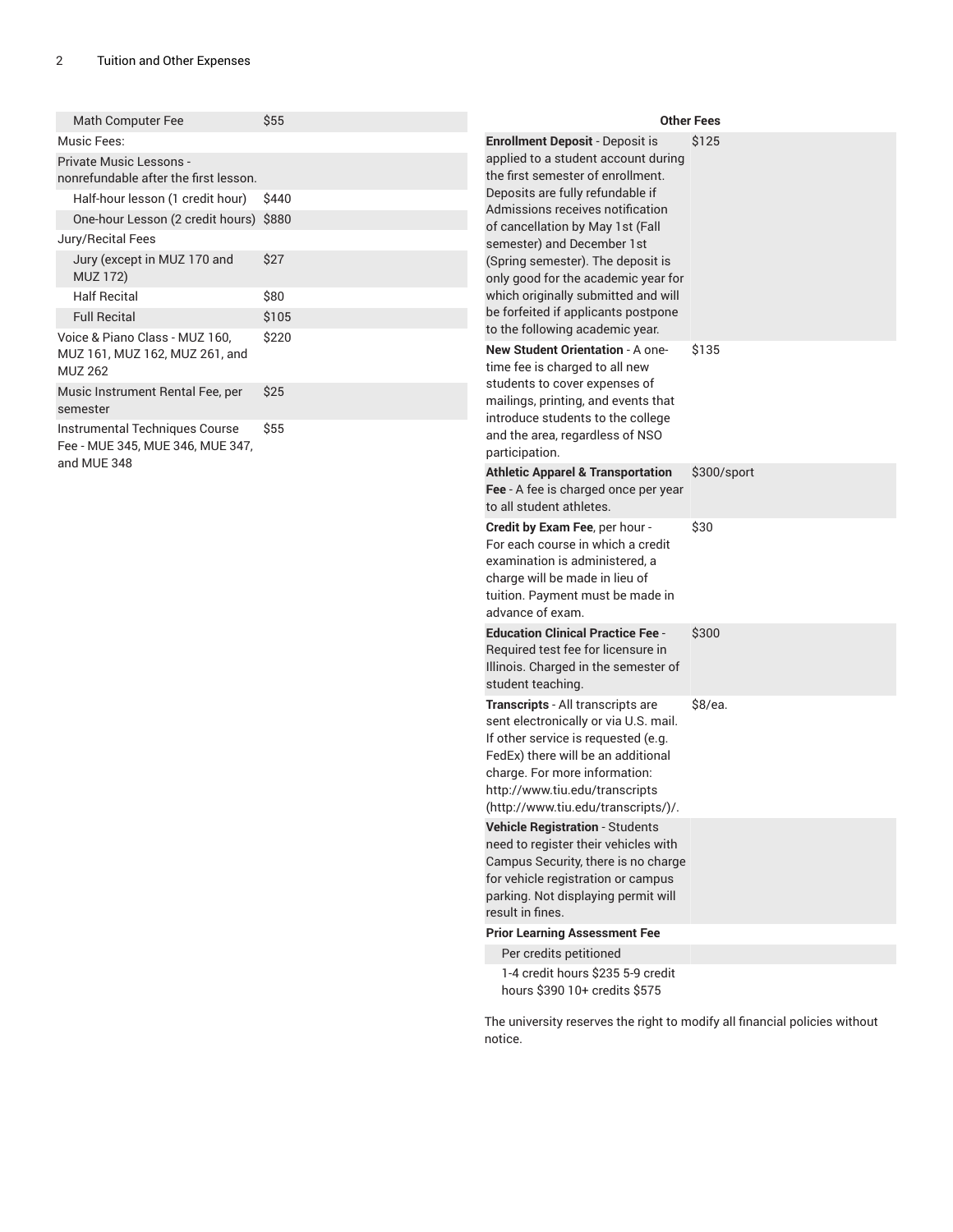### **Bannockburn TEDS and TGS**

#### **Bannockburn - TEDS Masters**

| TEDS Master's full-time academic<br>standing begins at 10 hours per<br>semester.   |       |
|------------------------------------------------------------------------------------|-------|
| <b>TEDS Masters tuition (including</b><br>Distance Education courses), per<br>hour | \$745 |
| TEDS Languages (undergraduate<br>credits), per hour                                | \$745 |
| Audit Fee, per hour (MA)                                                           | \$85  |
| Full-time students (10+ billable<br>hours) may audit one course at<br>no charge.   |       |

#### **Bannockburn - TGS Masters**

TGS Master's full-time academic standing begins at 9 hours per semester. TGS Masters tuition (MA/BE and MA/L), per hour \$745

#### **Bannockburn - Doctoral**

| Doctoral full-time academic<br>standing begins at 9 hours per<br>semester.                                                                                                                                                           |                      |
|--------------------------------------------------------------------------------------------------------------------------------------------------------------------------------------------------------------------------------------|----------------------|
| Doctor of Ministry, including Korea,<br>per hour                                                                                                                                                                                     | \$640                |
| PhD, per hour (including Distance<br>Education courses)                                                                                                                                                                              | \$870                |
| Audit Fee, per hour (DMin)                                                                                                                                                                                                           | \$325                |
| Audit Fee, per hour (PhD)                                                                                                                                                                                                            | \$195                |
| Full-time Doctoral students (9+<br>billable hours) may audit up to<br>the same number of audit hours<br>without fee (MA/PhD courses)<br>they are taking for credit. Note<br>that 8000 level courses follow<br>program enrollment.    |                      |
|                                                                                                                                                                                                                                      | <b>Required Fees</b> |
| Comprehensive Fee - This fee<br>provides access to various<br>services at Trinity, such as student<br>publications, community life<br>opportunities, student organization/<br>leadership development, and<br>technological advances. |                      |
| <b>TEDS Master's student - Campus</b><br><b>Based</b>                                                                                                                                                                                |                      |
| Full-time students (10+ hours)                                                                                                                                                                                                       | \$260                |
| Part-time students (5-9 hours)                                                                                                                                                                                                       | \$130                |

| Part-time students (5-9 hours)        | \$130            |
|---------------------------------------|------------------|
| <b>TEDS Master's student - Online</b> |                  |
| <b>Based</b>                          |                  |
| Full-time students (10+ hours)        | S <sub>130</sub> |
| Part-time students (1-5 hours)        | <b>S65</b>       |
|                                       |                  |

**TGS Master's students**

| Full-time students (9+ hours)                                                                                                                                                                                                      | S <sub>260</sub> |
|------------------------------------------------------------------------------------------------------------------------------------------------------------------------------------------------------------------------------------|------------------|
| Part-time students (5-8 hours)                                                                                                                                                                                                     | \$130            |
| <b>Academic Doctoral students</b>                                                                                                                                                                                                  |                  |
| Full-time students (9+ hours)                                                                                                                                                                                                      | \$260            |
| Part-time students (5-8 hours)                                                                                                                                                                                                     | \$130            |
| International Student Service Fee -<br>This fee provides non-immigration<br>regulation advisement, transition<br>assistance, and special community<br>life opportunities for international<br>students (F-1 and J-1 visa holders). | \$65             |
| Academic Doctoral Activity Fee -<br>This fee is for the doctoral retreat<br>and other professional development<br>opportunities.                                                                                                   | S45              |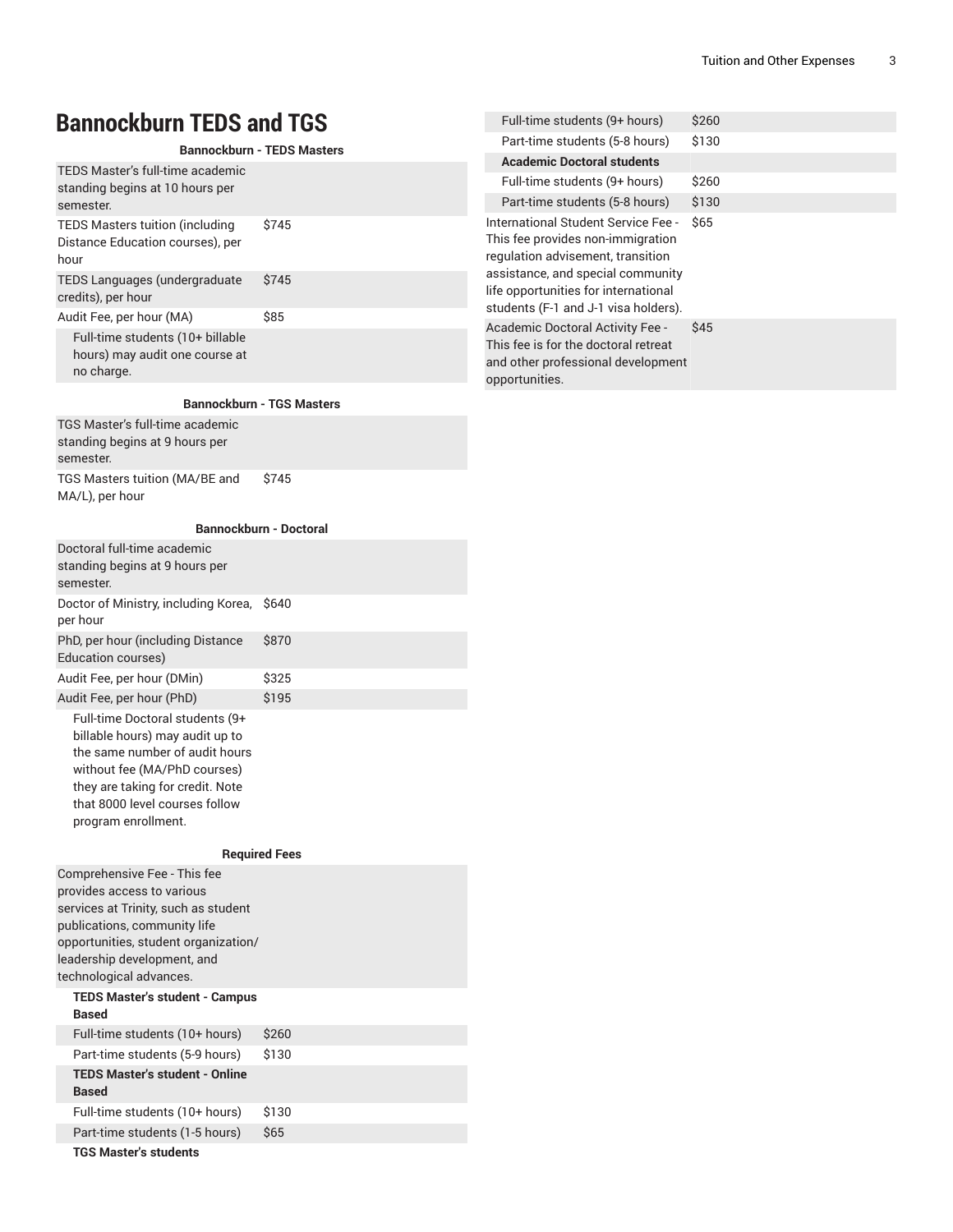#### **Residence Halls - per semester**

| Owens 700 A                                                                  | \$3,195      |
|------------------------------------------------------------------------------|--------------|
| Owens 700 B                                                                  | \$2,875      |
| Owens 700 C                                                                  | \$3,080      |
| Owens 800-900 A                                                              | \$2,530      |
| Owens 800-900 B                                                              | \$2,240      |
| Owens 800-900 C                                                              | \$2,440      |
| <b>Summer 2022 Owens 700</b>                                                 | \$203/per.wk |
| Summer 2022 Owens 800-900                                                    | \$159/per.wk |
| <b>Monthly Rental Rates for On-</b>                                          |              |
| campus Apartments                                                            |              |
| <b>Trinity Hall - Efficiency</b>                                             | \$830        |
| North-South Apartments - 1<br>bedroom                                        | \$970        |
| Ludwigson - 2 bedrooms                                                       | \$1,240      |
| Ludwigson - 3 bedroom                                                        | \$1,410      |
| Apartments A, B, C - 1 bedroom                                               | \$990        |
| Apartments D, E, F - 2 bedrooms                                              | \$1,165      |
| Gunderson - Efficiency                                                       | \$750        |
| Gunderson - 2 bedrooms                                                       | \$1,070      |
| Contact the Graduate Housing<br>Office for further details:<br>847-317-4029. |              |

#### **Meal Plans - per semester (The deadline for meal plan changes is the end of add/drop period for fall and spring semesters)**

| 240 meal plan includes \$100<br>munch points                                                                                                                                                                                                                                                                                                                                                                       | \$2,620 |
|--------------------------------------------------------------------------------------------------------------------------------------------------------------------------------------------------------------------------------------------------------------------------------------------------------------------------------------------------------------------------------------------------------------------|---------|
| 210 meal plan includes \$50<br>munch points                                                                                                                                                                                                                                                                                                                                                                        | \$2,360 |
| 140 meal plan includes \$25<br>munch points                                                                                                                                                                                                                                                                                                                                                                        | \$1,705 |
| The block 10 is available to<br>students in Senior Privileged<br>Housing, apartment residents, and<br>commuters (does not qualify for<br>meal plan roll over benefit).                                                                                                                                                                                                                                             | \$115   |
| Meals are tied to your student ID<br>card, which must be presented to<br>gain entrance into Hawkins Hall<br>or to make a purchase at Fresh.<br>Block meal plans cannot be shared<br>or used by another student. Fall<br>meals can roll into Spring, with the<br>purchase of a Spring meal plan.<br>Please note all meals expire at the<br>end of the Spring semester. Points<br>do not roll into another semester. |         |

#### **Academic Fees Capstone Extension and Continuation Status Fees** Capstone Extension and Continuation Status fees are assessed each semester based on a student's academic status. These fees are assessed in addition to any tuition costs. Details relative to assessment are found in the Handbook of the respective programs (Master's, DMin, PhD). See also "Active and Inactive Student Status"; and "Capstone Extensions and Fees" in the Academic Life section of this Catalog. **Master's Level Fees** Capstone Extension Course Fee, \$55 per semester - Charged at the time of registration for courses ID 7466, ID 7469, ID 7481, ID 7484, — 7486, — 8986. If a student is enrolled for other program course work, this fee is not required. Continuation Fees, per semester \$380 - A student is in continuation status when a student's program statute of limitation has expired and a program extension has been granted. This status continues until the student graduates, whether or not the student is enrolled in course work. Reactivation Fee - Charged to students rendered inactive who are granted readmission. Students who appropriately withdraw and reapply are not subject to this fee. \$200 **PhD - Level Fees** PhD/EDS and PhD/ICS students are charged continuation fees in the following situations: 1. When candidacy has not been achieved within five years of matriculation for the EDS participants and four years for the ICS participants (assessed for each successive semester not enrolled for courses, excluding summer, until candidacy is certified.) \$870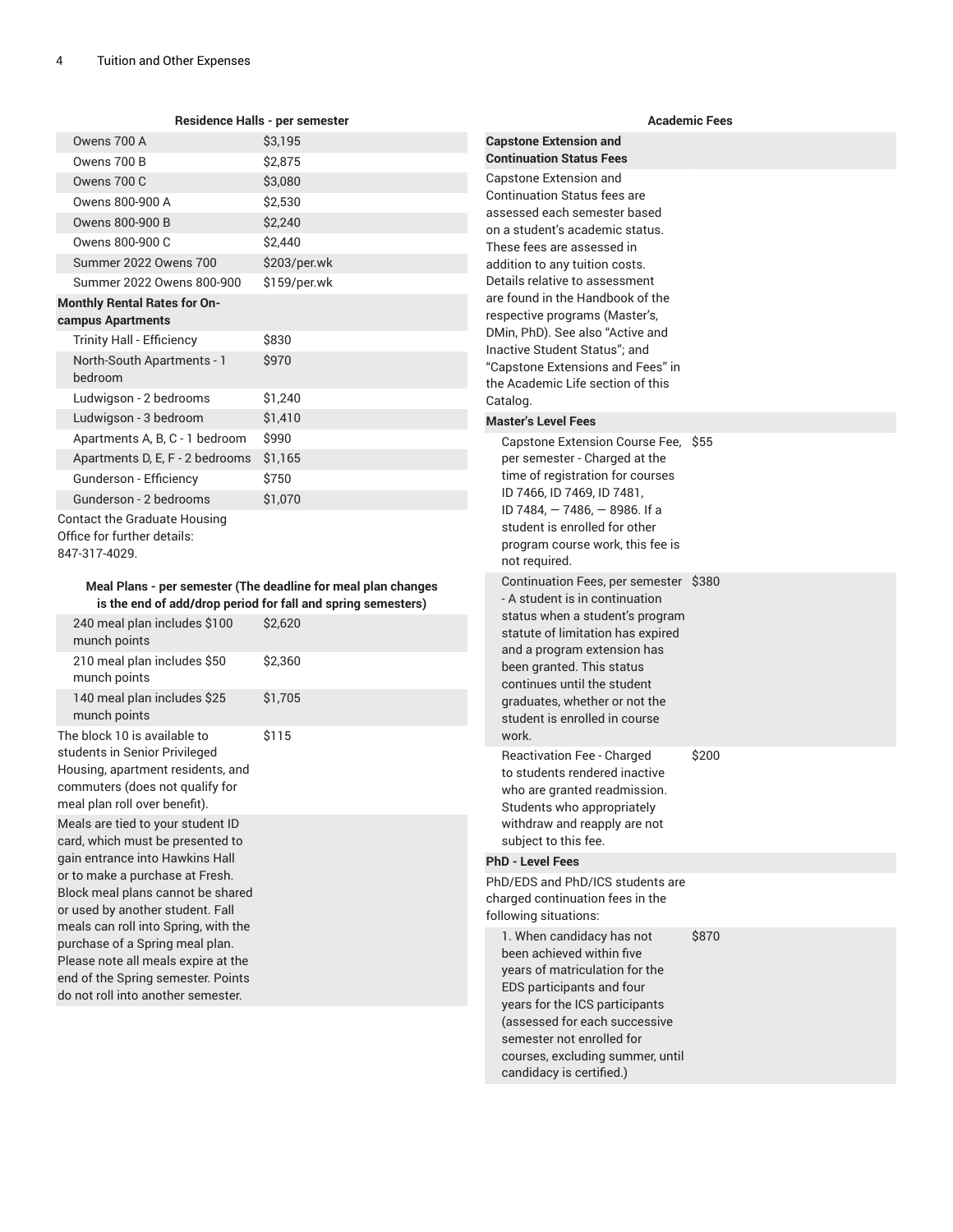| 2. When an extension beyond the \$870                                                                                                                                                                                                                                                                |                                                                                                                                                                                                                          |                                                                                                                                                                                                                                                                                                                                                                                                                         | <b>Other Fees</b> |
|------------------------------------------------------------------------------------------------------------------------------------------------------------------------------------------------------------------------------------------------------------------------------------------------------|--------------------------------------------------------------------------------------------------------------------------------------------------------------------------------------------------------------------------|-------------------------------------------------------------------------------------------------------------------------------------------------------------------------------------------------------------------------------------------------------------------------------------------------------------------------------------------------------------------------------------------------------------------------|-------------------|
| seven years from matriculation<br>is granted by the Academic<br>Doctoral Committee (assessed<br>for each successive semester<br>not enrolled for courses.<br>excluding summer).<br>PhD/THS students are charged<br>continuation fees in the following<br>situations:<br>1. When enrolled for Private | \$870                                                                                                                                                                                                                    | <b>Enrollment Deposit - Deposit is</b><br>applied to a student account during<br>the first semester of enrollment.<br>Deposits are fully refundable if<br>Admissions receives notification<br>of cancellation by July 1st (Fall<br>semester) and December 1st<br>(Spring semester). The deposit is<br>only good for the academic year for<br>which originally submitted and will<br>be forfeited if applicants postpone | \$125             |
| Study (-9011).<br>2. When enrolled for Dissertation \$870<br>Extension $(-9992)$ . This<br>fee is assessed for each<br>successive semester, excluding<br>summer, until the dissertation<br>is completed, defended, and<br>accepted by the library.                                                   |                                                                                                                                                                                                                          | to the following academic year.<br><b>New Student Orientation Fee - A</b><br>one-time fee is charged to all new<br>students to cover expenses of<br>mailings, printing, and events that<br>introduce students to the University<br>and the area, regardless of NSO<br>participation.                                                                                                                                    | \$50              |
| 3. Upon failure to enroll for<br>course work, Private Study,<br>or Dissertation Research/<br>Extension. This fee is assessed                                                                                                                                                                         | \$870                                                                                                                                                                                                                    | Candidacy Fee - PhD (Educational<br>Studies), PhD (Intercultural Studies),<br>and PhD (Theological Studies)                                                                                                                                                                                                                                                                                                             | \$200             |
| for each successive semester<br>not enrolled, excluding summer<br>semester, and is charged<br>retroactively.                                                                                                                                                                                         |                                                                                                                                                                                                                          | <b>MDiv Vocational and Personality</b><br>Testing - During the first semester<br>of MDiv studies, a one-time fee<br>is assessed for a vocational and                                                                                                                                                                                                                                                                    | \$105             |
| <b>Doctor of Ministry Fees</b><br>Program Project Fee - Students<br>will be instructed by the DMin<br>Office concerning registration<br>for their major project credits.<br>Students will be charged for 9<br>credit hours at current DMin<br>tuition rate.                                          | \$640                                                                                                                                                                                                                    | personality assessment (PEPQ).<br>This assessment includes two to<br>three individual appointments with<br>the Trinity Counseling Center for an<br>interview and interpretation. Details<br>are provided during New Student<br>Orientation, or MDiv students may<br>contact the Counseling Center<br>directly for arrangements.                                                                                         |                   |
| Continuation Fee, per semester - \$640<br>Upon completion of their course<br>work, students may choose to<br>register for continuation status if<br>they are not actively working on<br>their major project. Continuation<br>status will not be available after                                      | <b>Health Sciences Laboratory Fee -</b><br>Charged at the time of registration<br>for the following courses: BIO 5340,<br>HS 5111, HS 5112, HS 5168, HS<br>5271, HS 5272, HS 5273, HS 5311,<br>HS 5312, HS 6511, HS 6512 | \$185                                                                                                                                                                                                                                                                                                                                                                                                                   |                   |
| six vears of DMin enrollment.<br>commencing with the first six<br>months of study.                                                                                                                                                                                                                   |                                                                                                                                                                                                                          | <b>MA in Mental Health Counseling</b><br>Major Comprehensive Exam Fee -<br>MA in MHC (and MA in CP) students                                                                                                                                                                                                                                                                                                            | \$40              |
| Program Extension Fee, per 6<br>months; limited to two 6-month<br>periods                                                                                                                                                                                                                            | \$640                                                                                                                                                                                                                    | complete the Counselor Preparation<br>Comprehensive Examination (CPCE)<br>as part of their program's major<br>comprehensive exam. The fee is                                                                                                                                                                                                                                                                            |                   |
| Program Reactivation Fee -<br>if a student has completed<br>coursework and is not enrolled<br>through project, continuation<br>or extension for one 6-month                                                                                                                                          | \$1,000<br>exam cost.                                                                                                                                                                                                    | charged to the student's account<br>at the time that he or she takes the<br>exam and covers a portion of the                                                                                                                                                                                                                                                                                                            |                   |
| period or more, they may be<br>charged a one-time activation fee<br>to reengage the program.                                                                                                                                                                                                         |                                                                                                                                                                                                                          | <b>MA in Teaching Clinical Practice</b><br>fee-Required test fee for licensure<br>in Illinois. Charged in the semester<br>of student teaching.                                                                                                                                                                                                                                                                          | \$300             |
|                                                                                                                                                                                                                                                                                                      |                                                                                                                                                                                                                          | MDiv - Logos Software Fee Per<br>Semester                                                                                                                                                                                                                                                                                                                                                                               | \$150             |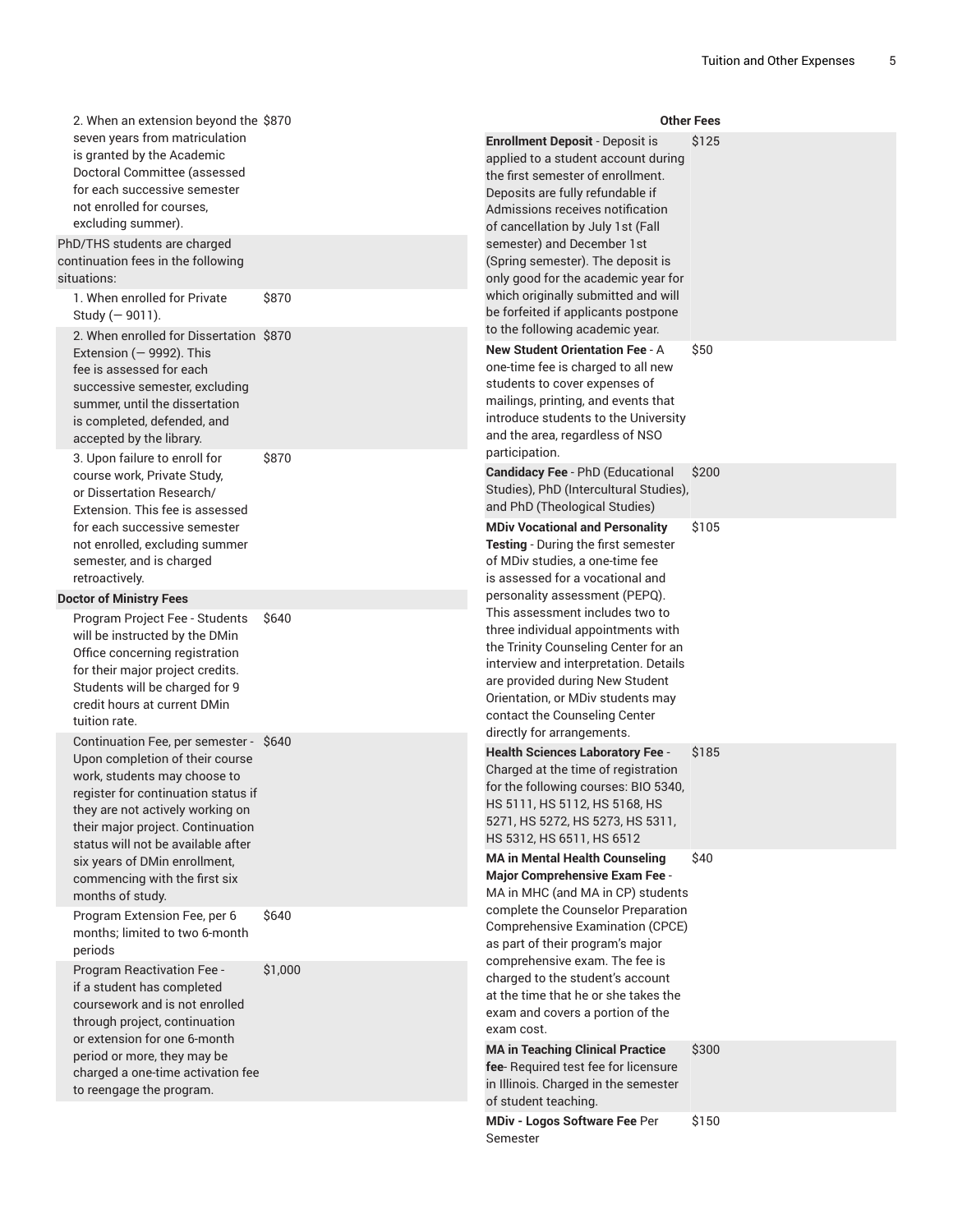| <b>Proctoring, per exam - For</b><br>special administration of any<br>comprehensive examination.                                                                                                                                                                                                                                                | \$60  |
|-------------------------------------------------------------------------------------------------------------------------------------------------------------------------------------------------------------------------------------------------------------------------------------------------------------------------------------------------|-------|
| <b>Transcripts</b> - All transcripts are<br>sent electronically or via U.S. mail.<br>If other service is requested (e.g.<br>FedEx) there will be an additional<br>charge. For more information:<br>http://www.tiu.edu/transcripts<br>(http://www.tiu.edu/transcripts/)/.                                                                        | S8/ea |
| Emotional Intelligence Assessment \$95<br>Fee - Required fee for assessment<br>test used in PT 5100                                                                                                                                                                                                                                             |       |
| Vehicle Registration - There is NO<br>cost for parking permits, but ALL<br>residents and commuters who wish<br>to park their vehicle on campus<br>MUST register their vehicle with<br>Security Services. If a student<br>leaves after the fall semester, they<br>must return the parking permit. Not<br>displaying permit will result in fines. |       |

The university reserves the right to modify all financial policies without notice.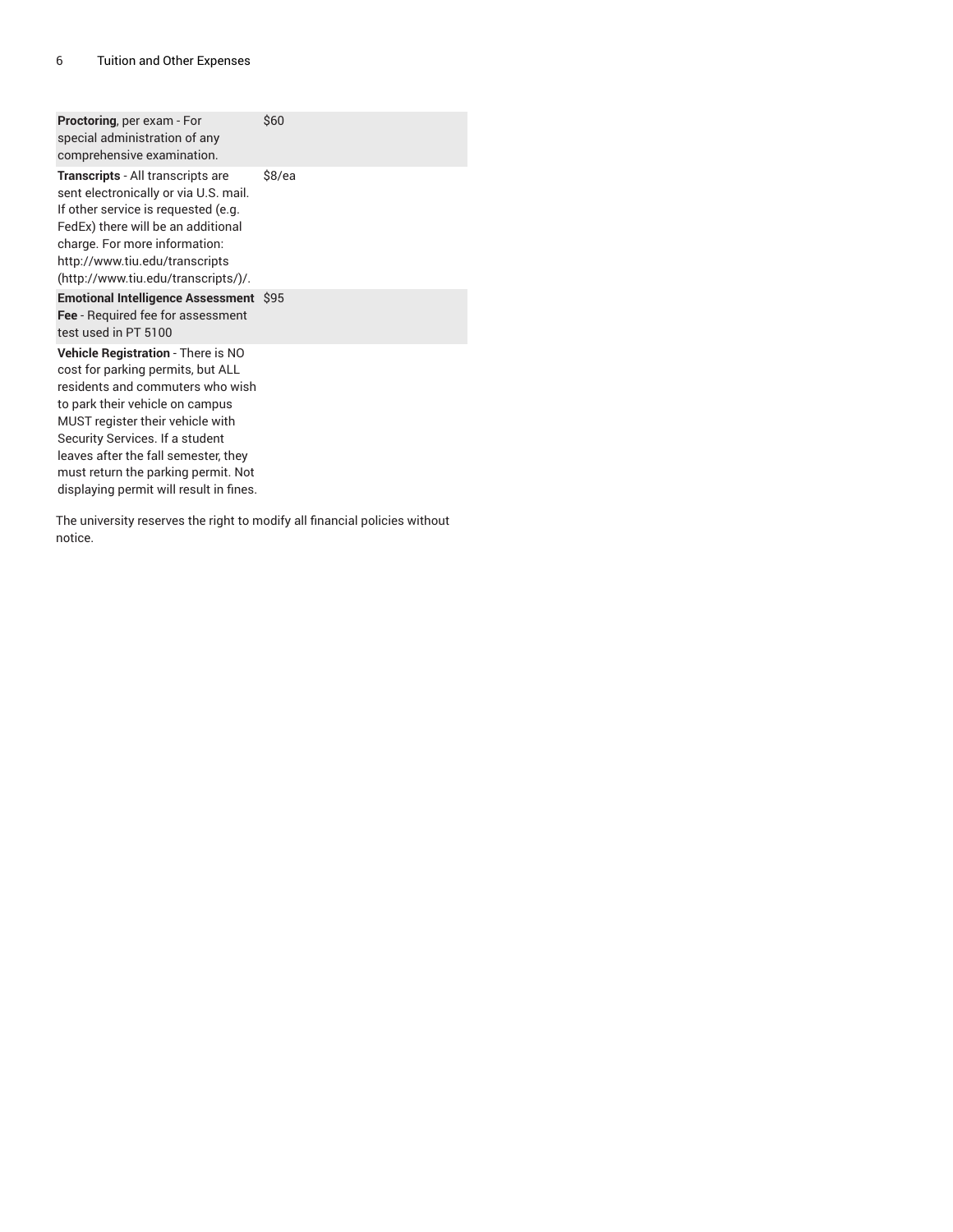### **Florida Site**

| <b>Tuition</b>                                                                                                                                                                                                                                               |                      |  |  |
|--------------------------------------------------------------------------------------------------------------------------------------------------------------------------------------------------------------------------------------------------------------|----------------------|--|--|
| Undergraduate Tuition, per hour                                                                                                                                                                                                                              | \$565                |  |  |
| TEDS/TGS Tuition, per hour                                                                                                                                                                                                                                   | \$745                |  |  |
| Audit Fee, per hour (all programs)                                                                                                                                                                                                                           | \$130                |  |  |
|                                                                                                                                                                                                                                                              | <b>Required Fees</b> |  |  |
| Non-refundable Comprehensive<br>Fee - For full-time students, this fee<br>includes four counseling sessions,<br>library service, and ID cards. Part-<br>time students receive all of the<br>above except only 2 counseling<br>sessions.                      |                      |  |  |
| <b>Full-time students</b>                                                                                                                                                                                                                                    | \$300                |  |  |
| Part-time students                                                                                                                                                                                                                                           | \$200                |  |  |
| International Student Service Fee<br>- This one time fee provides non-<br>immigration regulation advisement,<br>transition assistance, and special<br>community life opportunities for<br>international students (F-1 visa<br>holders).                      | \$150                |  |  |
|                                                                                                                                                                                                                                                              | <b>Academic Fees</b> |  |  |
| <b>IDS 105 Assessment Fee</b>                                                                                                                                                                                                                                | \$35                 |  |  |
| Undergraduate Challenge Exams -<br>the option of completing elective<br>credits by taking Bible subject<br>exams.                                                                                                                                            |                      |  |  |
| Nonrefundable administrative<br>fee, per exam                                                                                                                                                                                                                | \$125                |  |  |
| Charge, per hour                                                                                                                                                                                                                                             | \$125                |  |  |
| Undergraduate Prior Learning<br>Assessment (PLA) Petition                                                                                                                                                                                                    |                      |  |  |
| PLA Administrative fee, non-<br>refundable                                                                                                                                                                                                                   | \$135                |  |  |
| PLA, per credit hour                                                                                                                                                                                                                                         | \$135                |  |  |
| <b>Educational Technology Fee</b>                                                                                                                                                                                                                            | \$135                |  |  |
| <b>MACP Process Group Fee</b>                                                                                                                                                                                                                                | \$150                |  |  |
| TEDS/TGS Capstone and<br>Continuation Fees, per semester<br>- Capstone extension and<br>continuation status fees are<br>assessed each semester based on<br>a student's academic status. Details<br>relative to assessment are found<br>the student handbook. |                      |  |  |
| Charged at the time of<br>registration for courses ID 7466,<br>ID 7469, ID 7481, ID 7484, - 7486,<br>- 8986, -7476, - 7478, - 7480, -<br>7485.                                                                                                               | \$50                 |  |  |

Continuation Fee - A student is in continuation status when the student's program statute of limitation has expired and a program extension has been granted. This status continues until the student graduates, whether or not the student is enrolled in class work.

| First two years, per semester | \$375 |
|-------------------------------|-------|
| After two years, per semester | \$600 |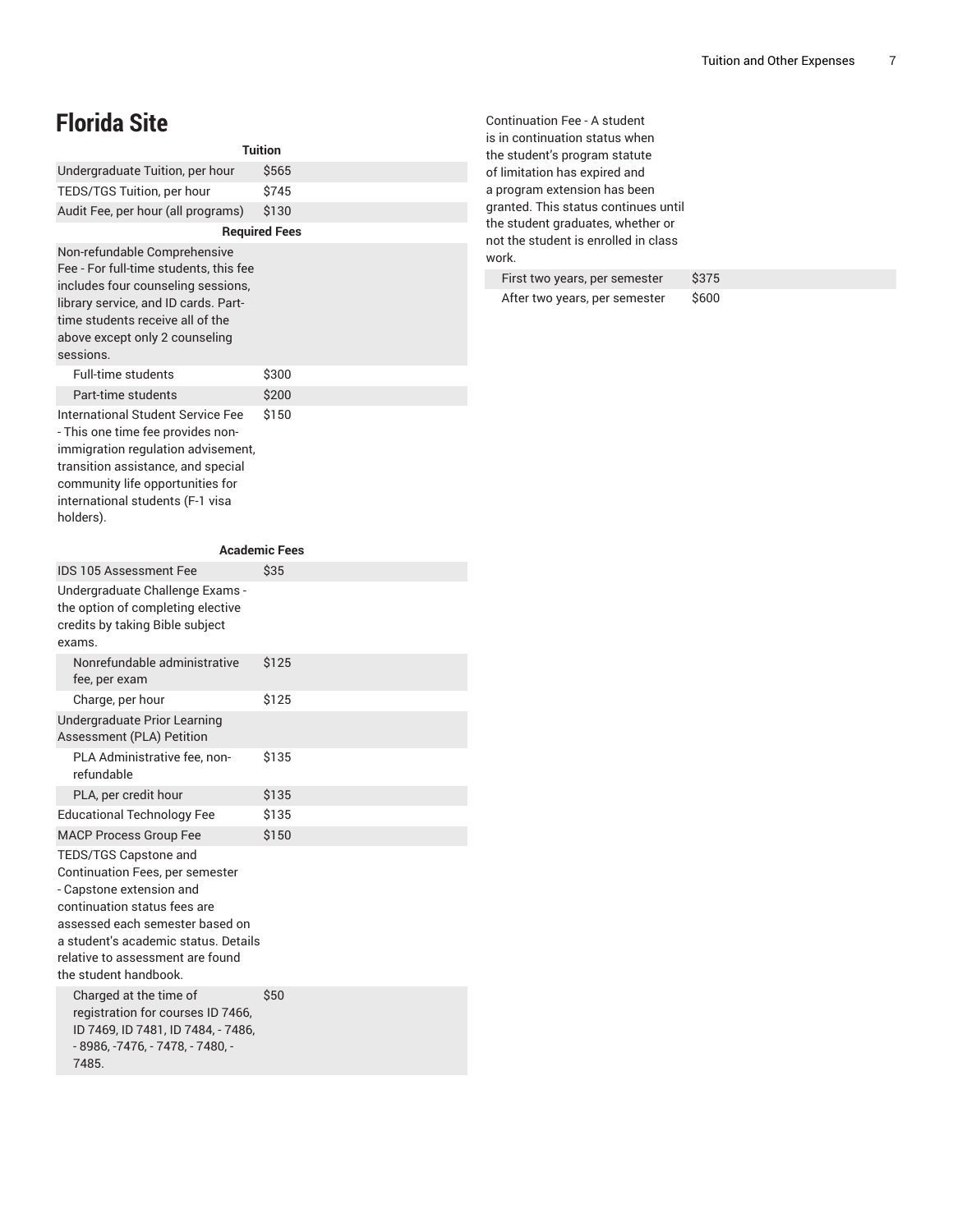| <b>Other Fees</b>                                                                                                                                                                                                                                 |            |  |
|---------------------------------------------------------------------------------------------------------------------------------------------------------------------------------------------------------------------------------------------------|------------|--|
| Transcription Fee, all programs - A<br>per-course and/or exam fee charged<br>to current students for transfer<br>credit evaluation.                                                                                                               | <b>S50</b> |  |
| Reactivation Fee - Charged to<br>students rendered inactive who are<br>granted readmission. Students who<br>appropriately withdraw and reapply<br>are not subject to this fee.                                                                    |            |  |
| Undergraduate                                                                                                                                                                                                                                     | \$100      |  |
| <b>TEDS/TGS</b>                                                                                                                                                                                                                                   | \$250      |  |
| Undergraduate Graduation<br>Extension Fee - Students within 15<br>credit hours of graduation at the<br>time of the graduation deadline<br>expiration may request a six-month<br>extension without submitting to<br>new catalog requirements.      | \$100      |  |
| <b>Returned Check Fee - Insufficient</b><br>Funds                                                                                                                                                                                                 | \$40       |  |
| Late Payment Fine - fee will be<br>charged for any payment received<br>more than ten days late.                                                                                                                                                   | \$45       |  |
| Withdrawal Fee, per course                                                                                                                                                                                                                        | \$80       |  |
| <b>Administrative Withdrawal Fee</b>                                                                                                                                                                                                              | \$130      |  |
| Transcripts - All transcripts are<br>sent via U.S. mail. If other service<br>is requested (e.g. FedEx) there will<br>be an additional charge. For more<br>information: http://www.tiu.edu/<br>transcripts (http://www.tiu.edu/<br>transcripts/)/. |            |  |
| Official Transcript - processed<br>within 5-10 business days                                                                                                                                                                                      | \$5        |  |
| Official Transcript, rush request<br>- processed within 3 business<br>days                                                                                                                                                                        | \$15       |  |

The university reserves the right to modify all financial policies without notice.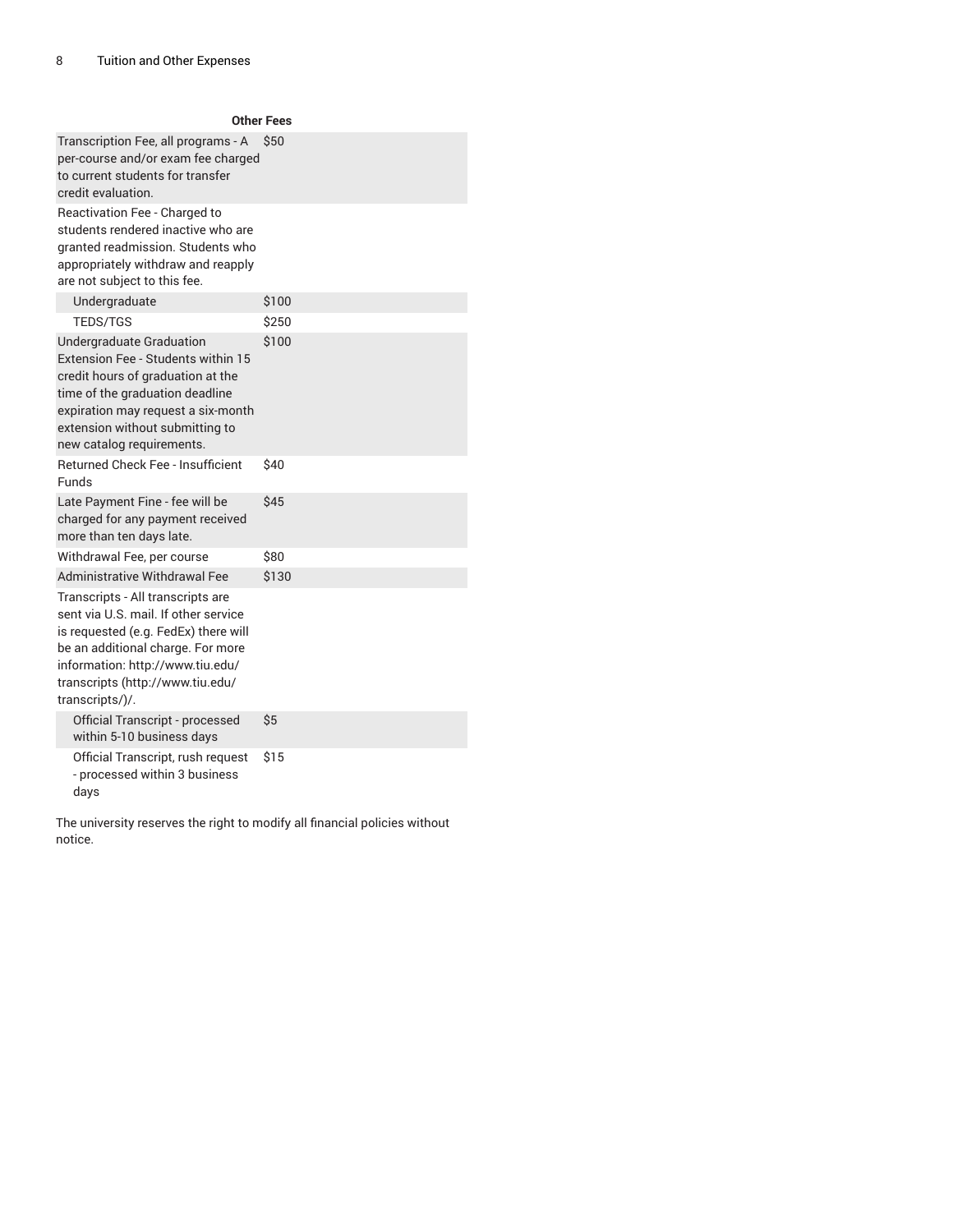## **Trinity Law School**

| <b>Tuition</b>                                                        |        |  |
|-----------------------------------------------------------------------|--------|--|
| JD Tuition, per unit                                                  | \$1055 |  |
| MLS, per credit                                                       | \$750  |  |
| Audit Fee, per course                                                 | \$325  |  |
| Fees                                                                  |        |  |
| <b>Admission Application Fee</b>                                      | \$35   |  |
| <b>Tuition Deposit</b>                                                | \$100  |  |
| Add/Drop Fee                                                          | \$40   |  |
| Late Registration Fee - charged<br>after the 1st day of the semester. | \$200  |  |
| Late Payment Fee                                                      | \$40   |  |
| <b>Failure to Finalize Payment</b><br><b>Arrangements Fine</b>        | \$200  |  |
| <b>Return Check Fee</b>                                               | \$15   |  |
| <b>Graduation Application Fee</b>                                     | \$225  |  |
| <b>Examsoft and JD Academic</b><br><b>Support Fee</b>                 | \$200  |  |
| Academic Support Fee Flex (Non- \$800<br>refundable)                  |        |  |
| <b>Student Life Fee</b>                                               | \$50   |  |
| MLS Academic Support Fee                                              | \$25   |  |

The university reserves the right to modify all financial policies without notice.

### **Schedule of Charges by Program**

| <b>Schedule of Charges - JD Program</b>             |          |  |
|-----------------------------------------------------|----------|--|
| <b>Period of Attendance - Full time</b><br>semester |          |  |
| <b>Tuition</b>                                      |          |  |
| <b>Units</b>                                        | 15       |  |
| Rate per Unit                                       | \$1055   |  |
| <b>Total Tuition</b>                                | \$15,825 |  |
| Fees                                                |          |  |
| Examsoft                                            | \$200    |  |
| <b>Total Fees</b>                                   | \$250    |  |
| <b>Total Semester Charges</b>                       | \$16,075 |  |
| <b>Entire JD Program</b>                            |          |  |
| <b>Tuition</b>                                      |          |  |
| Units                                               | 90       |  |
| Rate per Unit                                       | \$1,055  |  |
| <b>Total Tuition</b>                                | \$94,950 |  |
| <b>Fees</b>                                         |          |  |
| <b>Fxamsoft</b>                                     | \$1,200  |  |
| <b>Graduation Fee</b>                               | \$225    |  |
| <b>Total Fees</b>                                   | \$1,725  |  |
| <b>Total Program Charges</b>                        | \$96,675 |  |

| <b>Schedule of Charges - JD Flex Program</b>        |                |  |
|-----------------------------------------------------|----------------|--|
| <b>Period of Attendance - Full time</b><br>semester |                |  |
| <b>Tuition</b>                                      |                |  |
| Units                                               | $\overline{9}$ |  |
| Rate per Unit                                       | \$1,035        |  |
| <b>Total Tuition</b>                                | \$9,315        |  |
| Fees                                                |                |  |
| <b>Flex Fee</b>                                     | \$800          |  |
| <b>Total Fees</b>                                   | \$850          |  |
| <b>Total Semester Charges</b>                       | \$10,165       |  |
| <b>Entire JD Flex Program</b>                       |                |  |
| <b>Tuition</b>                                      |                |  |
| Units                                               | 90             |  |
| Rate per Unit                                       | \$1,035        |  |
| <b>Total Tuition</b>                                | \$93,150       |  |
| <b>Fees</b>                                         |                |  |
| Student Life                                        | \$300          |  |
| Examsoft                                            | \$800          |  |
| <b>Graduation Fee</b>                               | \$225          |  |
| Flex Fee                                            | \$1,600        |  |
| <b>Total Fees</b>                                   | \$2,925        |  |
| <b>Total Program Charges</b>                        | \$96,075       |  |
| <b>Schedule of Charges - MLS Program</b>            |                |  |
| <b>Period of Attendance - Full time</b><br>semester |                |  |
| <b>Tuition</b>                                      |                |  |
| <b>Contractor</b>                                   | $\epsilon$     |  |

| r enoù or Attengance - i un time<br>semester |          |
|----------------------------------------------|----------|
| Tuition                                      |          |
| <b>Units</b>                                 | 6        |
| Rate per Unit                                | \$750    |
| <b>Total Tuition</b>                         | \$4,500  |
| Fees                                         |          |
| <b>Academic Support</b>                      | \$50     |
| <b>Total Fees</b>                            | \$50     |
| <b>Total Semester Charges</b>                | \$4,550  |
| <b>Entire MLS Program</b>                    |          |
| <b>Tuition</b>                               |          |
| Units                                        | 30       |
| Rate per Unit                                | \$750    |
| <b>Total Tuition</b>                         | \$22,500 |
| Fees                                         |          |
| Academic Support                             | \$250    |
| <b>Graduation Fee</b>                        | \$225    |
| <b>Total Fees</b>                            | \$475    |
| <b>Total Program Charges</b>                 | \$22,975 |